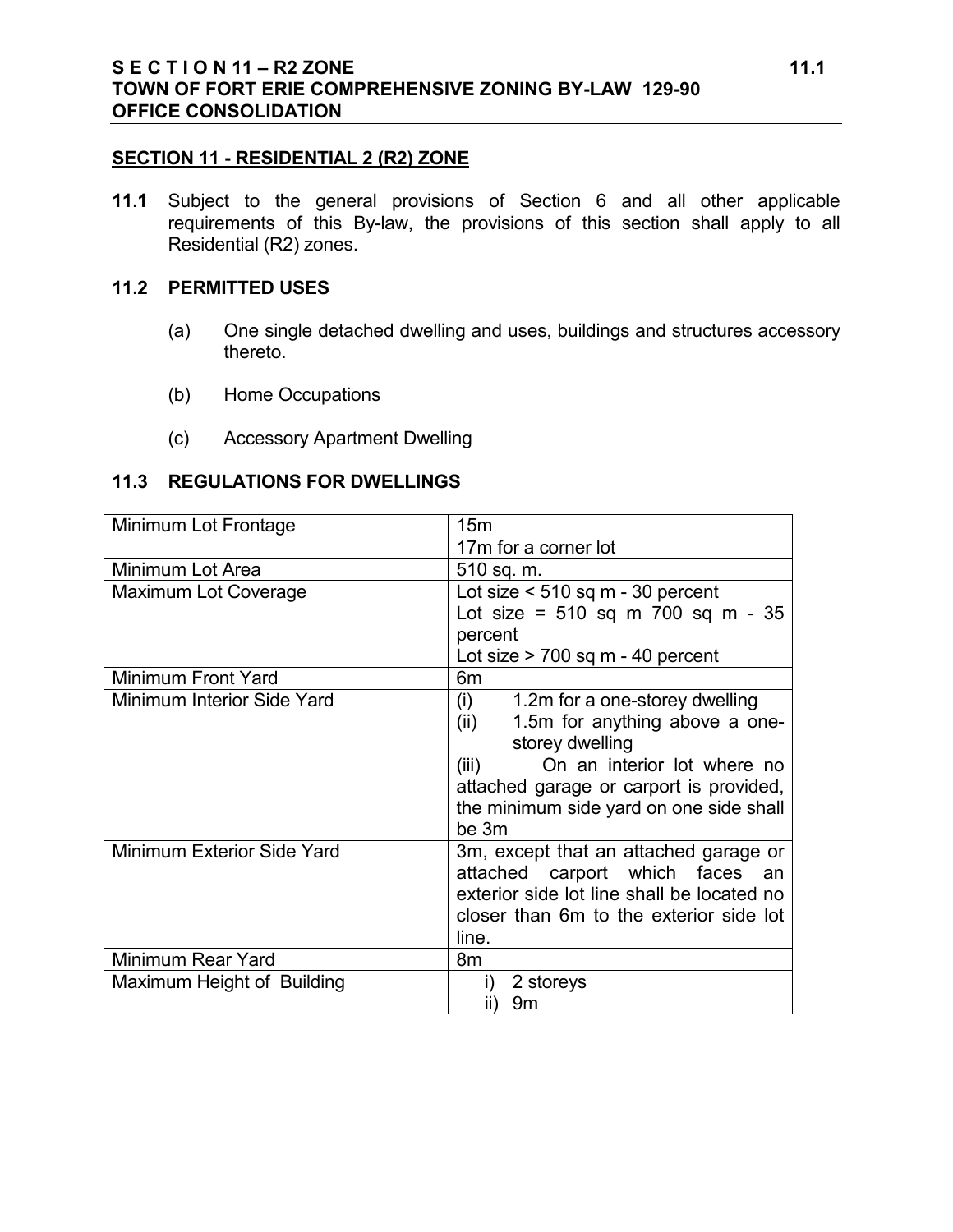# **S E C T I O N 11 – R2 ZONE 11.2 TOWN OF FORT ERIE COMPREHENSIVE ZONING BY-LAW 129-90 OFFICE CONSOLIDATION**

| ADDITIONAL REGULATIONS FOR DWELLINGS ON INFILL LOTS<br>11.4 |                                         |  |  |  |  |
|-------------------------------------------------------------|-----------------------------------------|--|--|--|--|
| Minimum Interior Side Yard                                  | 1.5m for a one-storey dwelling<br>(iii) |  |  |  |  |
|                                                             | (iv)<br>2.0m for a 1.5 or 2 storey      |  |  |  |  |
|                                                             | dwelling                                |  |  |  |  |
|                                                             | 3.0 for a 2.5 storey dwelling<br>(v)    |  |  |  |  |
|                                                             | On an interior lot where no<br>(iii)    |  |  |  |  |
|                                                             | attached garage or carport is provided, |  |  |  |  |
|                                                             | the minimum side yard on one side shall |  |  |  |  |
|                                                             | be 3m                                   |  |  |  |  |

# **EXCEPTIONS TO THE RESIDENTIAL 2 (R2) ZONE**

# **R2-34 (129-90) 657 Niagara River Parkway (RELOCATED WR-34)**

# **R2-38 (129-1990) 240 Jarvis Street**

Nothing shall prevent the use of the lands indicated as R2-38 on Schedule "A" for professional offices, business offices and uses, buildings and structures accessory thereto.

# **R2-39 (129-1990) 21 Wintemute Street**

Nothing shall prevent the continued use of the lands indicated as R2-39 on Schedule "A" for a funeral home and uses, buildings and structures accessory thereto.

# **R2-43 (216-1991) Jennet Street, west side, north of Gilmore Road**

These lands are zoned "Residential 2 R2-43 Zone" and all of the provisions that relate to lands zoned "Residential 2 R2 Zone" by this by-law shall apply to those lands zoned "Residential 2 R2-43 Zone" except that notwithstanding the requirements of Subsection 11.3, the minimum lot frontage shall not be less than 12 metres.

# **R2-44 (216-1991) Jennet Street, west side, north of Gilmore Road**

These lands are zoned "Residential 2 R2-44 Zone" and all of the provisions that relate to lands zoned "Residential 2 R2 Zone" by this by-law shall apply to those lands zoned "Residential 2 R2-44 Zone" except that notwithstanding the requirements of Subsection 11.3, the minimum lot frontage shall not be less than 11.7 metres.

# **R2-45 (115-1991) 201 Phipps Street**

These lands are zoned "Residential 2 R2-45 Zone" and all of the provisions that relate to lands zoned "Residential 2 R2 Zone" by this by-law shall apply to those lands zoned "Residential 2 R2-45 Zone" except:

- (a) that notwithstanding the provisions of Subsection 11.2 (a) these lands may be used for one single detached dwelling or one duplex dwelling and uses, buildings and structures accessory thereto, and;
- (b) that notwithstanding the requirements of Subsection 11.3 the minimum interior side yard shall not be less than .12 metres, and;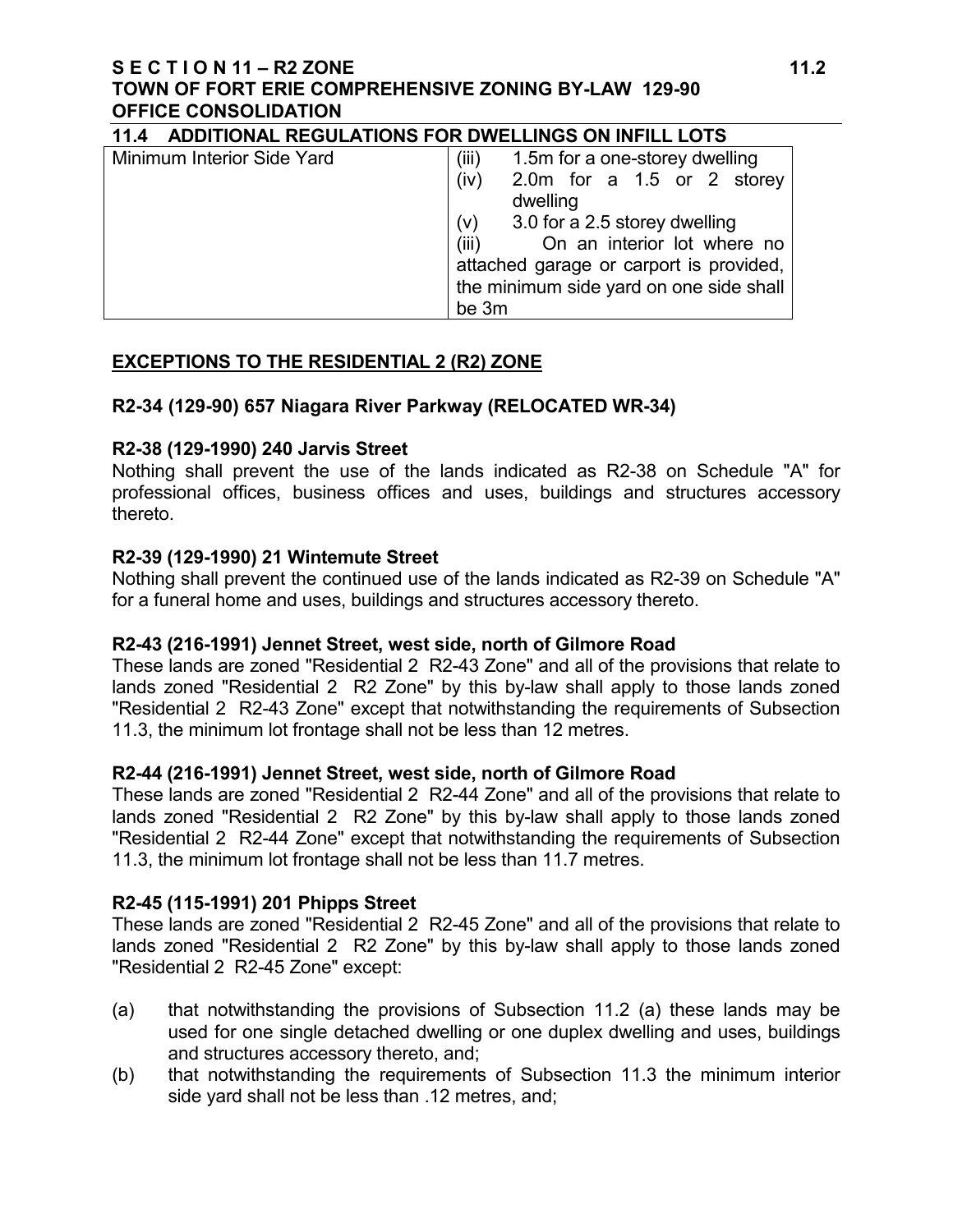### **S E C T I O N 11 – R2 ZONE 11.3 TOWN OF FORT ERIE COMPREHENSIVE ZONING BY-LAW 129-90 OFFICE CONSOLIDATION**

(c) that notwithstanding the requirements of Subsection 11.3 the minimum exterior side yard shall not be less than 4.8 metres.

### **R2-46 (115-1991) Phipps Street, south side @ Central Avenue**

These lands are zoned "Residential 2 R2-46 Zone" and all of the provisions that relate to lands zoned "Residential 2 R2 Zone" by this by-law shall apply to those lands zoned "Residential 2 R2-46 Zone" except:

- (a) that notwithstanding the provisions of Subsection 5.151 (d) the lot line abutting the Central Avenue street line shall be considered as the front lot line, and;
- (b) that notwithstanding the requirements of Subsection 6.1 (b) an accessory building shall not be located closer to the southerly side lot line than .3 metres or closer to the westerly rear lot line than .6 metres.

### **R2-47 (209-1991) 281 Central Avenue**

These lands are zoned "Residential 2 R2-47 Zone" and notwithstanding the requirements of Subsection 11.2 - Permitted Uses, these lands shall only be used as an emergency residential hostel for refugees with a maximum overnight occupancy load of eight (8) persons.

#### **R2-121 (158-1994) 566 Albany Street**

These lands are zoned "Residential 2 R2-121 Zone" and all of the provisions that relate to lands zoned "Residential 2 R2 Zone" by this by-law shall apply to those lands zoned "Residential 2 R2-121 Zone" except that notwithstanding the provisions of Subsection 11.3, the minimum westerly rear yard for the existing dwelling shall not be less than 5.2 metres.

#### **R2-122 (173-1994) Disher Street, north side, west of Ridge Road North**

These lands are zoned "Residential 2 R2-122 Zone" and all of the provisions that relate to lands zoned "Residential 2 R2 Zone" by this by-law shall apply to those lands zoned "Residential 2 R2-122 Zone" except that notwithstanding the requirements of Subsection 11.3, the minimum lot area shall not be less than 464.5 square metres.

# **R2-123 (173-1994) Disher Street, north side, west of Ridge Road North**

These lands are zoned "Residential 2 R2-123 Zone" and all of the provisions that relate to lands zoned "Residential 2 R2 Zone" by this by-law shall apply to those lands zoned "Residential 2 R2-123 Zone" except:

- (a) that notwithstanding the requirements of Subsection 11.3, the minimum lot frontage shall not be less than 13.1 metres, and;
- (b) that notwithstanding the requirements of Subsection 11.3, the minimum lot area shall not be less than 499.3 square metres.

# **R2-155 (145-1996) Erie Road, South Side, East of Schooley Road (RELOCATED TO WR-155 AND CMU2-155)**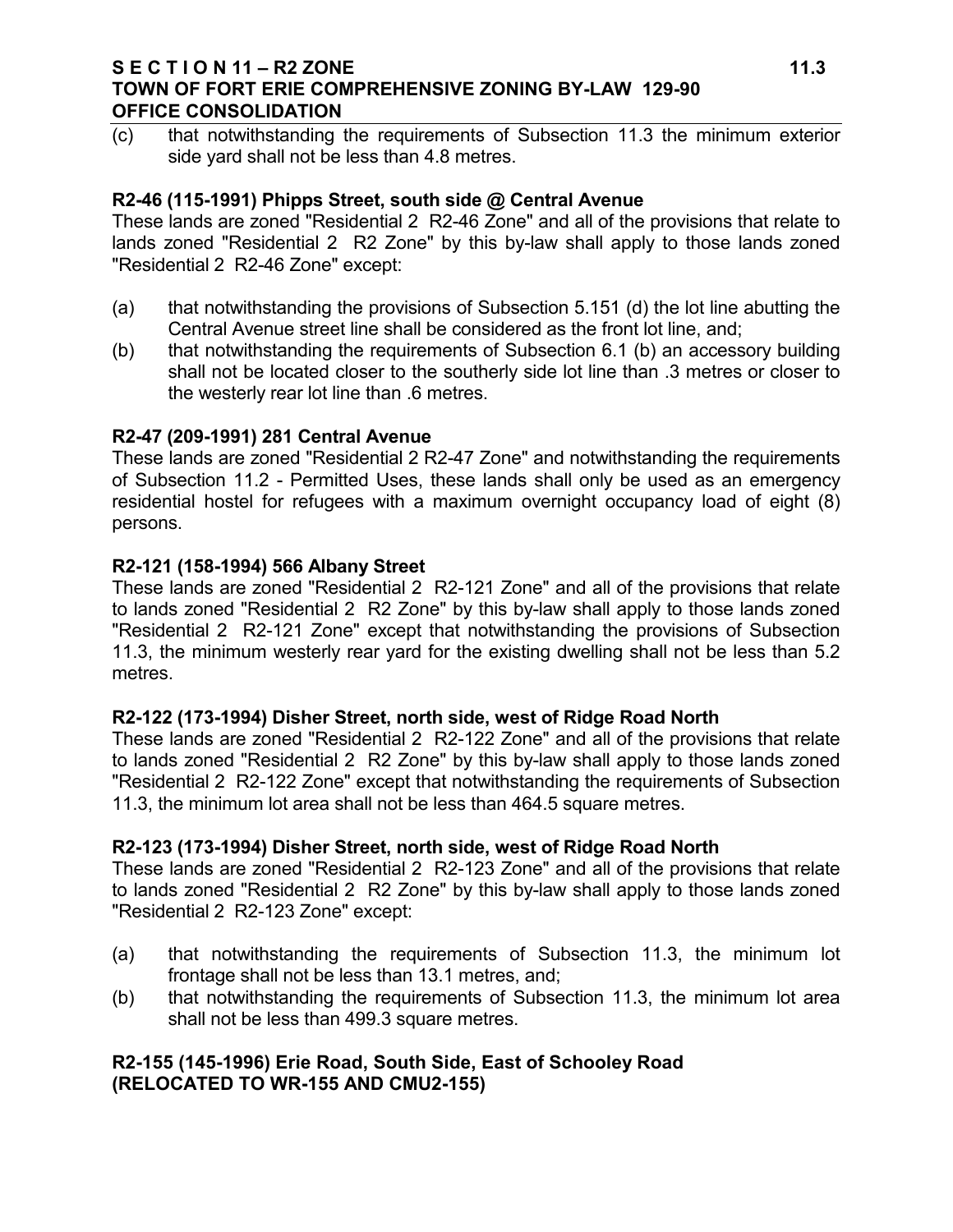### **S E C T I O N 11 – R2 ZONE 11.4 TOWN OF FORT ERIE COMPREHENSIVE ZONING BY-LAW 129-90 OFFICE CONSOLIDATION**

# **R2-158 (159-1996) Hill Estates Subdivision, Phase 1**

These lands are zoned "Residential 2 R2-158 Zone" and all of the provisions that relate to lands zoned "Residential 2 R2 Zone" by this by-law shall apply to those lands zoned "Residential 2 R2-158 Zone" except that notwithstanding the requirements of Subsection 11.3, the minimum floor area for a 2 or 2½ storey dwelling shall not be less than 111.48 square metres.

# **R2-159 (159-1996) Hill Estates Subdivision, Phase 2**

These lands are zoned "Residential 2 R2-159 Zone" and all of the provisions that relate to lands zoned "Residential 2 R2 Zone" by that by-law shall apply to those lands zoned "Residential 2 R2-159 Zone" except that notwithstanding the provisions of Subsection 11.3, the minimum floor area for a 2 or 2½ storey dwelling shall not be less than 111.48 square metres.

# **R2-161 (199-1996) Park Street, west side, north of Farr Avenue**

These lands are zoned "Residential 2 R2-161 Zone", and the development on this property shall comply with all of the provisions in Section 11 - R2 Zone - Residential 2 except that notwithstanding the requirements of Subsection 11.3, the minimum lot frontage shall not be less than 7.6 metres."

# **R2-177 (81-1997) 3623 Dominion Road**

These lands are zoned "Residential 2 R2-177 Zone" and all of the provisions that relate to lands zoned "Residential 2 R2 Zone" by this by-law shall apply to those lands zoned "Residential 2 R2-177 Zone" except:

- (a) that in addition to the permitted uses set out in Subsection 11.2 (Permitted Uses), these lands may also be used for a Bed & Breakfast Establishment. A Bed & Breakfast Establishment shall mean a single detached residential dwelling wherein not more than three (3) rooms are rented to persons for a single night or for less than one (1) week at a time by the owner or head leasee of the dwelling and where breakfast is served to the guests, but the Bed & Breakfast Establishment does not include any type of institutional dwelling or restaurant in a residential area;
- (b) that in addition to the parking requirements in Subsection 6.20 for a single detached residential dwelling, one (1) parking space per guest room must be provided on site and notwithstanding any other provisions herein, on-site tandem parking shall be permitted.

# **R2-188 (187-1997) West Main Street, south side, east of Ott Road**

These lands are zoned "Residential 2 R2-188 Zone" and all of the provisions of By-law 129-90 as amended that relate to lands zoned "Residential 2 R2 Zone" by that by-law shall apply to those lands zoned "Residential 2 R2-188 Zone" except that:

(a) notwithstanding the requirements of Subsection 10.3 (h)(iii), the minimum floor area for a 2 or 2½ storey dwelling shall not be less than 111.48 square metres.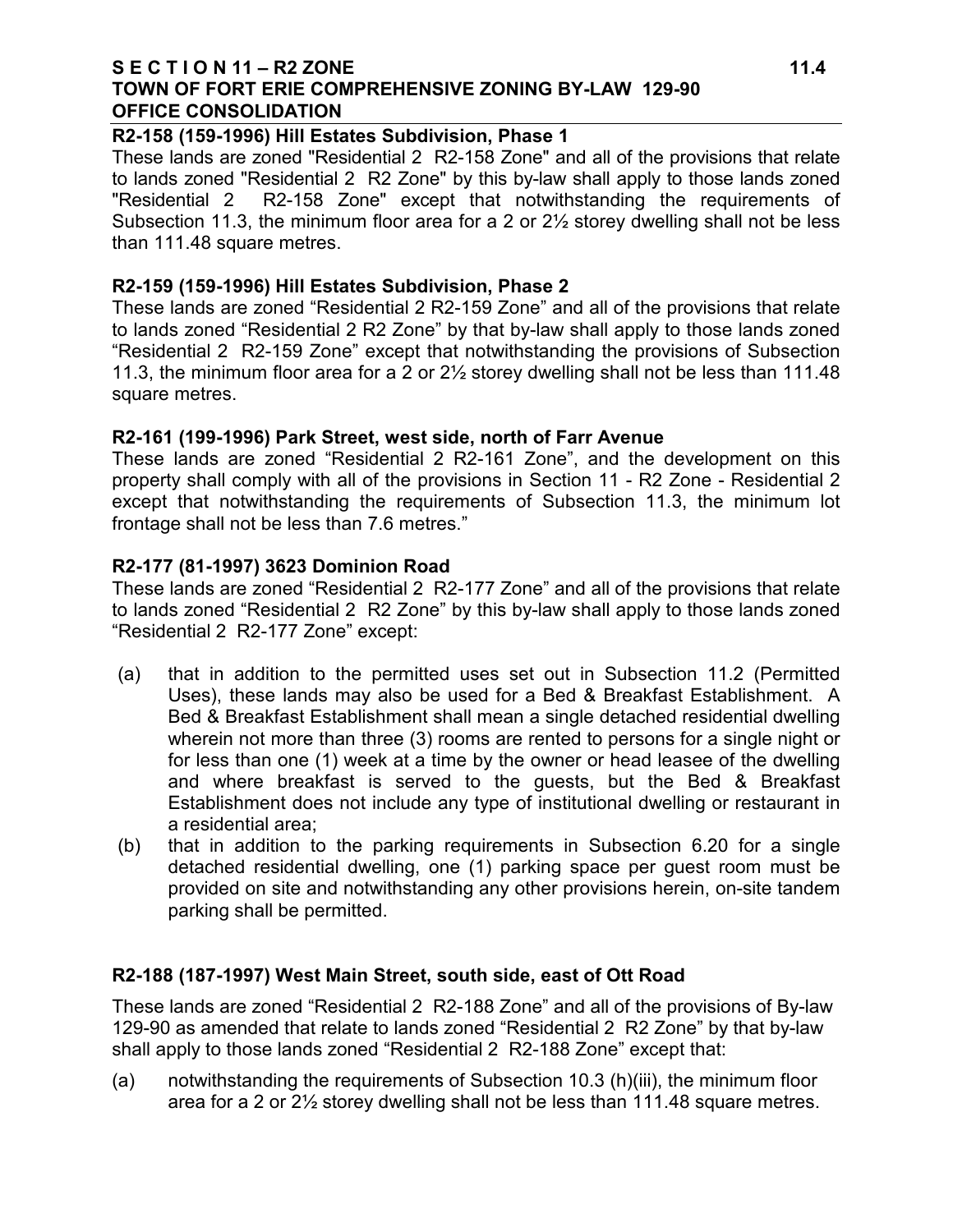# **S E C T I O N 11 – R2 ZONE 11.5 TOWN OF FORT ERIE COMPREHENSIVE ZONING BY-LAW 129-90 OFFICE CONSOLIDATION**

**R2-198(H) (102-1998) Smalls Road, north side, west of Lakewood Avenue**  REPEALED BY BY-LAW 197-05

**R2-208(H) (28-1999) Dominion Road, south side, west of Kraft Road** REPEALED BY BY-LAW 165-03

### **R2-214 (182-1999) 689 Edgemere Road**

These lands are zoned "Residential 2 R2-214 Zone" and all of the provisions that relate to lands zoned "Residential 2 R2 Zone" by this By-law shall apply to those lands zoned "Residential 2 R2-214 Zone", except:

- (a) that notwithstanding the requirements of Subsection 6.3(b), these lands may be used for the construction of dwelling above a private garage, and;
- (b) that notwithstanding the requirements of Subsection 10.3(h)(iii), the minimum floor area for a two storey dwelling shall not be less than 119.3 square metres.

### **R2-235 (192-2000, AMENDED BY 118-2002, 88-04) Lakeshore Road, south side, west of Bardol Avenue**

These lands are zoned "Residential 2 R2-235 Zone" and all of the provisions that relate to lands zoned "Residential 2 R2 Zone" by this by-law shall apply to those lands zoned "Residential 2 R2-235 Zone", except:

- (a) that notwithstanding the provisions of Subsection 11.3, the minimum rear yard shall not be less than 15 metres from the 100 year floodline for Lake Erie of 177.2 metres referenced to the Geodetic Survey of Canada datum.
- (b) In addition to the requirements of subsection (a) no building or structure shall be permitted to locate or encroach to a lesser elevation than 177.74 metres as referenced in the Geodetic Survey of Canada datum. Unenclosed attached decks, and in-ground pools maybe permitted below the 177.74 metre elevation. *(added by By-law 88-04 on May 25, 2004)*

# **R2-250 (143-2001) Lincoln Road East, South Side, East of Derby (RELOCATED TO CMU2-250)**

**R2-261 (129-1990; 55-08) 381 Ridgeway Road (RELOCATED TO CMU2-261)**

# **R2-264 (37-1991) 151 Schooley Road**

These lands are zoned "Residential 2 R2-264 Zone" and all of the provisions that relate to lands zoned "Residential 2 R2 Zone" by this by-law shall apply to those lands zoned "Residential 2 R2-264 Zone" by this by-law except that notwithstanding the requirements of Subsection 11.3, the minimum lot frontage shall not be less than 13.7 metres.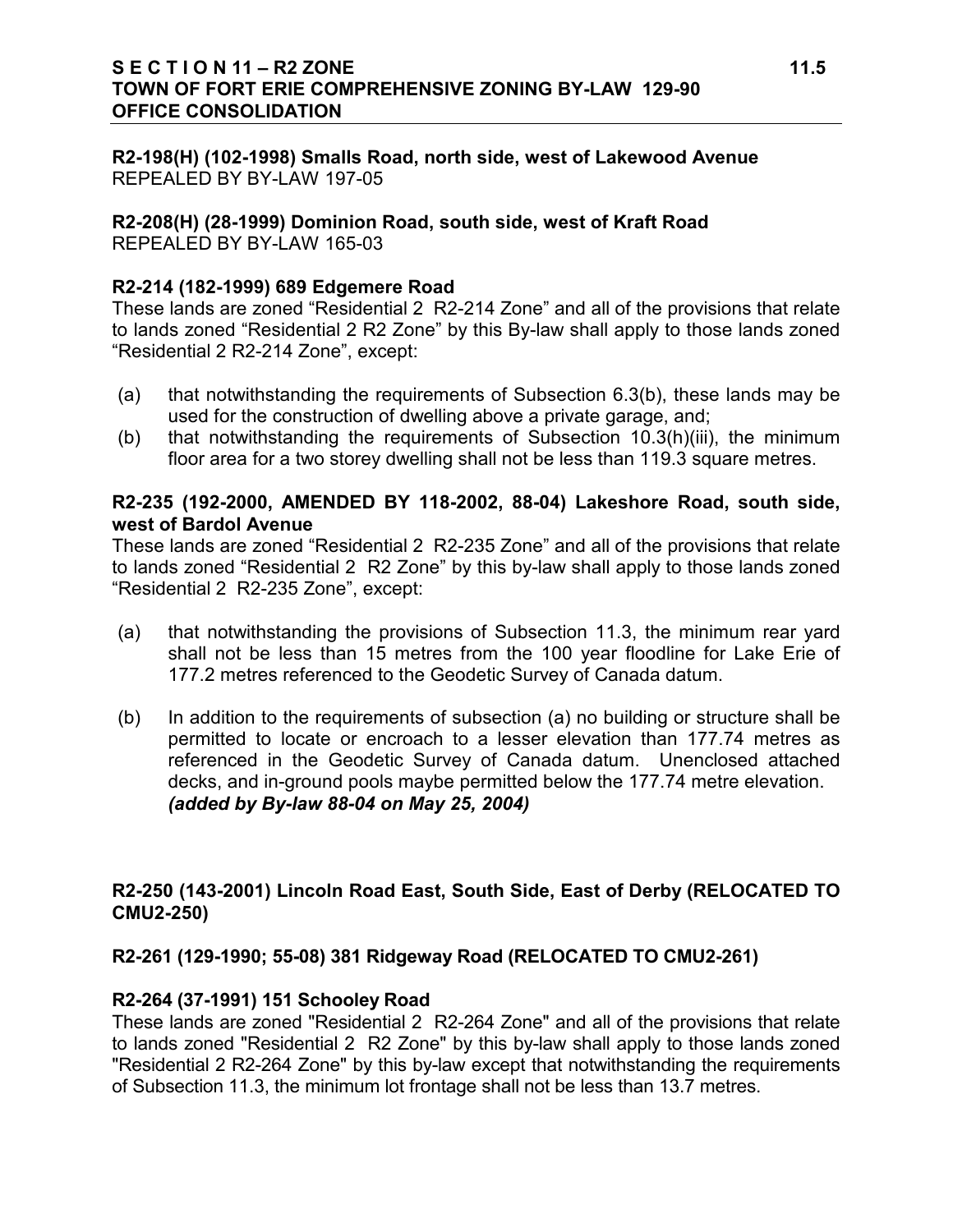#### **S E C T I O N 11 – R2 ZONE 11.6 TOWN OF FORT ERIE COMPREHENSIVE ZONING BY-LAW 129-90 OFFICE CONSOLIDATION**

### **R2-265 (37-1991) 167 Schooley Road**

These lands are zoned "Residential 2 R2-265 Zone" and all of the provisions that relate to lands zoned "Residential 2 R2 Zone" by this by-law shall apply to those lands zoned "Residential 2 R2-265 Zone" by this by-law except that notwithstanding the requirements of Subsection 11.3, the minimum southerly side yard for the dwelling existing on the property at the date of passing of this by-law shall not be less than 1.18 metres.

### **R2-267 (101-1991) Eastwood Avenue, west side, south of Glenspring Road**

These lands are zoned "Residential 2 R2-267 Zone" and all the provisions that relate to lands zoned "Residential 2 R2 Zone" by this by-law shall apply to those lands zoned "Residential 2 R2-267 Zone" except:

- (a) that notwithstanding the provisions of Subsection 11.3, the minimum lot area shall not be less than 418 square metres, and;
- (b) that notwithstanding the requirements of Subsection 11.3, the minimum front yard shall not be less than 4.1 metres, and;
- (c) that notwithstanding the requirements of Subsection 11.3, the minimum rear yard shall not be less than 6.7 metres.

### **R2-268 (101-1991) Eastwood Avenue, west side, south of Glenspring Road**

These lands are zoned "Residential 2 R2-268 Zone" and all of the provisions that relate to lands zoned "Residential 2 R2 Zone" by this by-law shall apply to those lands zoned "Residential 2 R2-268 Zone" except that notwithstanding the provisions of Subsection 11.3, the minimum lot area shall not be less than 418 square metres.

# **R2-269 (43-1992) 333 Lakewood Avenue**

These lands are zoned "Residential 2 R2-269 Zone" and all of the provisions that relate to lands zoned "Residential 2 R2 Zone" by this by-law shall apply to those lands zoned "Residential 2 R2-269 Zone" except:

- (a) that notwithstanding the provisions of Subsection 11.2 Permitted Uses, these lands shall only be used for one single detached dwelling and one semi-detached dwelling and uses, buildings and structures accessory thereto, and;
- (b) that notwithstanding the requirements of Subsection 11.3, the minimum front yard for the single detached dwelling shall not be less than 2.92 metres, and;
- (c) that notwithstanding the requirements of Subsection 11.3, the minimum southerly interior side yard for the single detached dwelling shall not be less than .86 metres and the minimum northerly interior side yard for the semi-detached dwelling shall not be less than .74 metres, and;
- (d) that notwithstanding the provisions of Subsection 11.3, the minimum rear yard for the semi-detached dwelling shall not be less than 1.44 metres, and;
- (e) that notwithstanding the provisions of Subsection 11.3, the minimum floor area for the semi-detached dwelling shall not be less than 36.8 square metres per dwelling unit, and;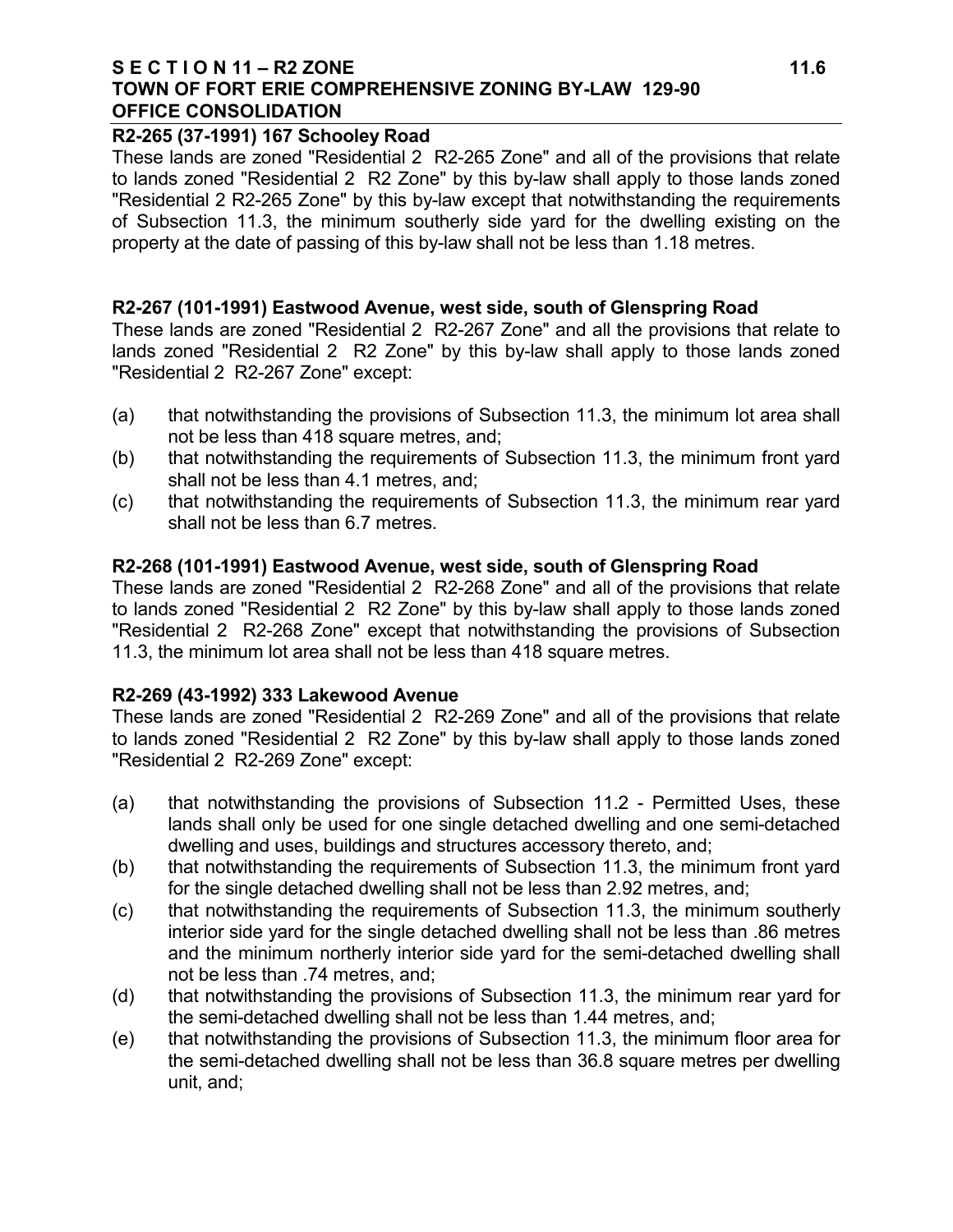### **S E C T I O N 11 – R2 ZONE 11.7 TOWN OF FORT ERIE COMPREHENSIVE ZONING BY-LAW 129-90 OFFICE CONSOLIDATION**

- (f) that notwithstanding the provisions of Subsection 6.20 (a) Residential, a minimum of one parking space per dwelling unit must be provided on site, and;
- (g) that notwithstanding the requirements of Subsection 6.20 (i) Parking Area Location on a Lot, all parking spaces shall not be closer than 6.1 metres to any street line.

# **R2-270 (42-1992) 343 Schooley Road**

These lands are zoned "Residential 2 R2-270 Zone" and all of the provisions that relate to lands zoned "Residential 2 R2 Zone" by this by-law shall apply to those lands zoned "Residential 2 R2-270 Zone" except:

- (a) that notwithstanding the requirements of Subsection 11.2 Permitted Uses, these lands shall only be used for the conversion of three seasonal dwellings to three single detached dwellings, and;
- (b) that notwithstanding the requirements of Subsection 11.3, the maximum lot coverage of all buildings on the lot shall not exceed 32%, and;
- (c) that notwithstanding the requirement of Subsection 11.3, the minimum front yard shall not be less than 3.77 metres, and;
- (d) that notwithstanding the requirements of Subsection 11.3, the minimum northerly interior side yard shall not be less than 2.43 metres and the minimum southerly interior side yard shall not be less than .85 metres, and;
- (e) that notwithstanding the requirements of Subsection 11.3, the minimum rear yard shall not be less than .6 metres, and;
- (f) that notwithstanding the requirements of Subsection 11.3, the minimum floor area per dwelling shall not be less than 63.1 square metres, and;
- (g) that notwithstanding the requirements of Subsection 6.2 (a) Residential, a minimum of one parking space per dwelling unit must be provided on site, and;
- (h) that notwithstanding the requirements of Subsection 6.20 (i) Parking Area Location on a Lot, all parking spaces shall not be closer than 6.1 metres to any street line.

# **R2-271 (200-1991) 4120 Birchwood Road**

These lands are zoned "Residential 2 R2-271 Zone" and all of the provisions that relate to lands zoned "Residential 2 R2 Zone" by that by-law shall apply to those lands zoned "Residential 2 R2-271 Zone" except:

- (a) that notwithstanding the requirements of Subsection 11.2 Permitted Uses, these lands shall only be used for one, one-family detached dwelling, and;
- (b) that notwithstanding the requirements of Subsection 11.3, the minimum lot frontage shall not be less than 14 metres, and;
- (c) that notwithstanding the requirements of Subsection 11.3, the minimum lot area shall not be less than 237.3 square metres, and;
- (d) that notwithstanding the requirements of Subsection 11.3, the maximum lot coverage shall not exceed 35.5%, and;
- (e) that notwithstanding the requirements of Subsection 11.3, the minimum front yard shall not be less than 3.6 metres, and;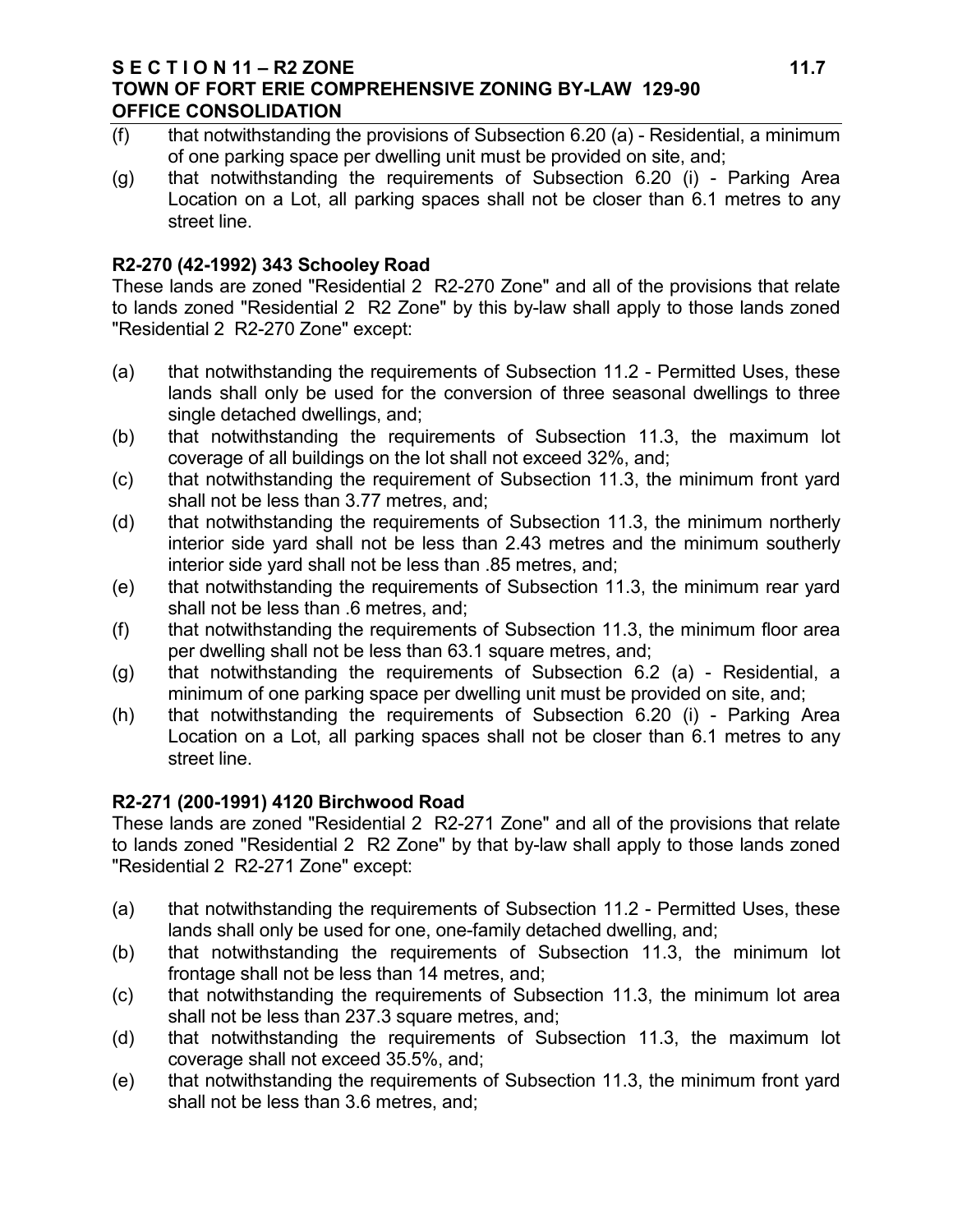### **S E C T I O N 11 – R2 ZONE 11.8 TOWN OF FORT ERIE COMPREHENSIVE ZONING BY-LAW 129-90 OFFICE CONSOLIDATION**

- (f) that notwithstanding the requirements of Subsection 11.3, the minimum interior side yard shall not be less than 1 metre, and;
- (g) that notwithstanding the requirements of Subsection 11.3, the minimum rear yard shall not be less than 4.26 metres, and;
- (h) that notwithstanding the requirements of Subsection 11.3, the minimum floor area shall not be less than 83.5 square metres, and;
- (i) that notwithstanding the requirements of Subsection 6.2 (i) Parking Area Location on a Lot, no parking space or part thereof shall be closer than 2.7 metres to the street line.

# **R2-272 (236-1991) Erie Road, South Side, East of Schooley Road (RELOCATED TO CMU2-272 ZONE)**

# **R2-300 (58-06) - West Main Street, north side, west of Stevensville Road**

These lands are zoned "Residential 2 R2-300 Zone" and all of the provisions of By-law 129-90 as amended that relate to land zoned "Residential 2 R2 Zone" shall apply to those lands zoned "Residential 2 R2-300 Zone" except:

- (a) that notwithstanding the provisions of Subsection 11.3, minimum lot frontage shall not be less than 18 metres.
- (b) that in addition to the provisions of Subsection 6.1 Accessory Uses and 6.40 Yard Encroachments Permitted, no accessory buildings, structures or yard encroachments are permitted within 3.048 metres of the top of the bank which is shown as the zoning line between the "Hazard H Zone" and the "Residential 2 R2- 300 Zone".

# **R2-301 (58-06) West Main Street, north side, west of Stevensville Road**

These lands are zoned as "Residential 2 R2-301 Zone" and all the provisions of By-law 129-90 as amended that relate to lands zoned "Residential 2 R2 Zone" shall apply to those lands zoned "Residential 2 R2-301 Zone" except:

- (a) that not withstanding the requirements of Subsection 11.3, the minimum lot frontage shall not be less than 18 metres;
- (b) that notwithstanding the requirements of Subsection 11.3, the minimum rear yard shall not be less than 3.048 metres;
- (c) that in addition to the provisions of Subsection 6.1 Accessory Uses and 6.40 Yard Encroachments Permitted, no accessory buildings, structures or yard encroachments are permitted within 3.048 metres of the top of the bank which is shown as the zoning line between the "Hazard H Zone" and the "Residential 2 R2- 301 Zone".

# **R2-302 (58-06) West Main Street, north side, west of Stevensville Road**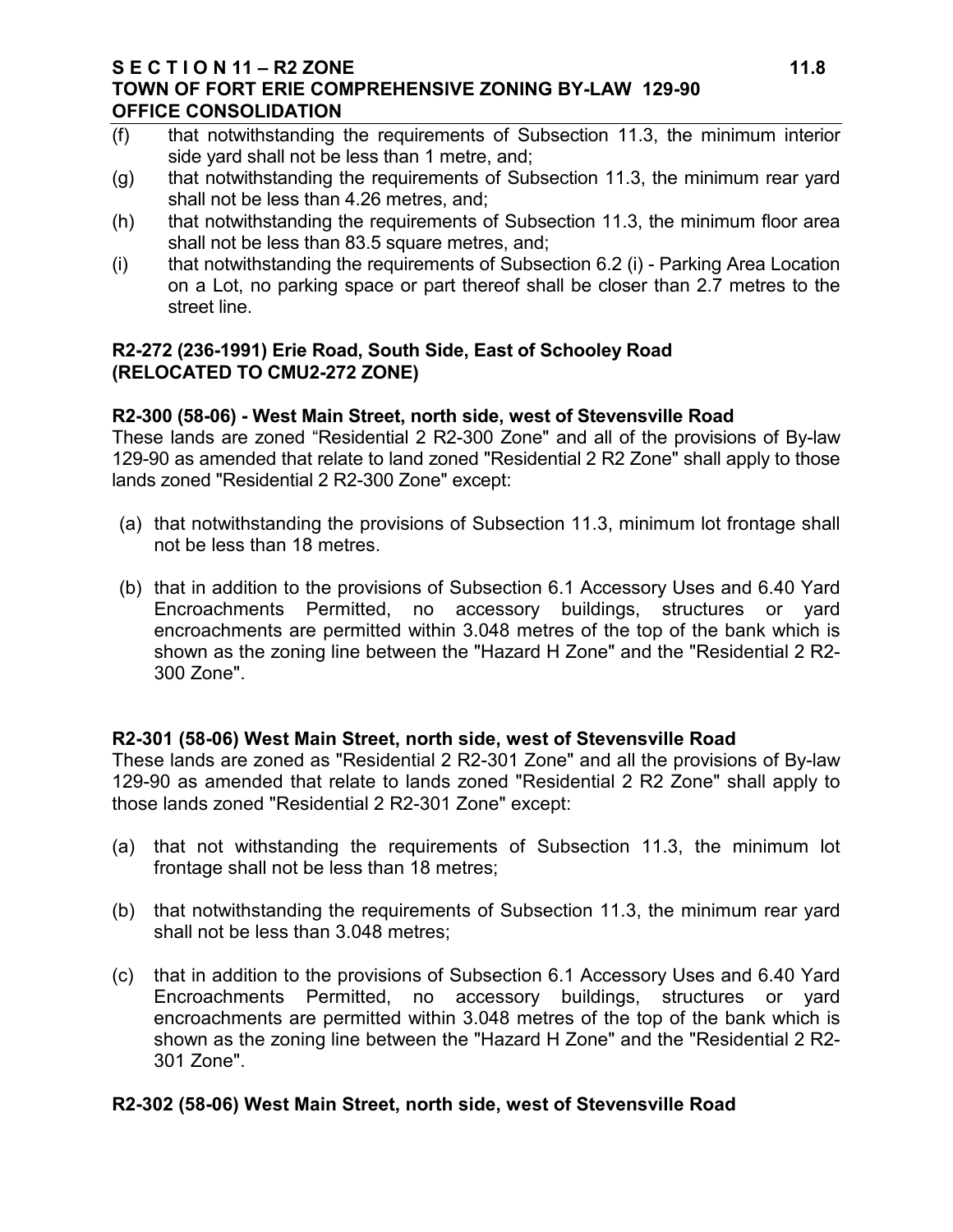### **S E C T I O N 11 – R2 ZONE 11.9 TOWN OF FORT ERIE COMPREHENSIVE ZONING BY-LAW 129-90 OFFICE CONSOLIDATION**

These lands are zoned "Residential 2 R2-302 Zone" and all the provisions of By-law 129-90 as amended that relate to lands zoned "Residential 2 R2 Zone" shall apply to those lands zoned "Residential 2 R2-302 Zone" except:

- (a) that notwithstanding the requirements of Subsection 11.3, the minimum lot frontage shall not be less that 18 metres
- (b) that notwithstanding the requirements of Subsection 11.3, the minimum front yard shall not be less than 4.267 metres to the front wall of the residence or a garage wall with no overhead door facing the street.
- (c) That notwithstanding the requirements of 11.3 the minimum rear yard shall not be less than 3.048 metres.
- (d) that in addition to the provisions of Subsection 6.1 Accessory Uses and 6.40 Yard Encroachments Permitted, no accessory buildings, structures or yard encroachments are permitted within 3.048 metres of the top of the bank which is shown as the zoning line between the "Hazard H Zone" and the "Residential 2 R2- 302 Zone".
- (e) that notwithstanding the provisions of Subsection 6.40(c) unenclosed porches and steps, covered or uncovered may project into the front yard a maximum distance of .61 metres provided that the porch or steps are not more than .61 metres above grade.

# **R2-303 (58-06) - West Main Street, north side, west of Stevensville Road**

These lands are zoned "Residential 2 R2-303 Zone" and all of the provisions of By-law 129-90 as amended that relate to lands zoned "Residential 2 R2 Zone" shall apply to those lands zoned "Residential 2 R2-303 Zone" except:

- (a) that notwithstanding the requirements of Subsection 11.3 the minimum lot frontage shall not be less than 67 metres.
- (b) that notwithstanding any of the requirements of Subsection 11.3 the minimum front yard shall not be less than 4.267 metres to the front wall of the residence or garage wall with no overhead door facing the street.
- (c) that notwithstanding the requirements of Subsection 11.3 the minimum rear yard shall not be less than 3.048 metre.
- (d) that in addition to the provisions of Subsection 6.1 Accessory Uses and 6.40 Yard Encroachments Permitted, no accessory buildings, structures or yard encroachments are permitted within 3.048 metres of the top of the bank which is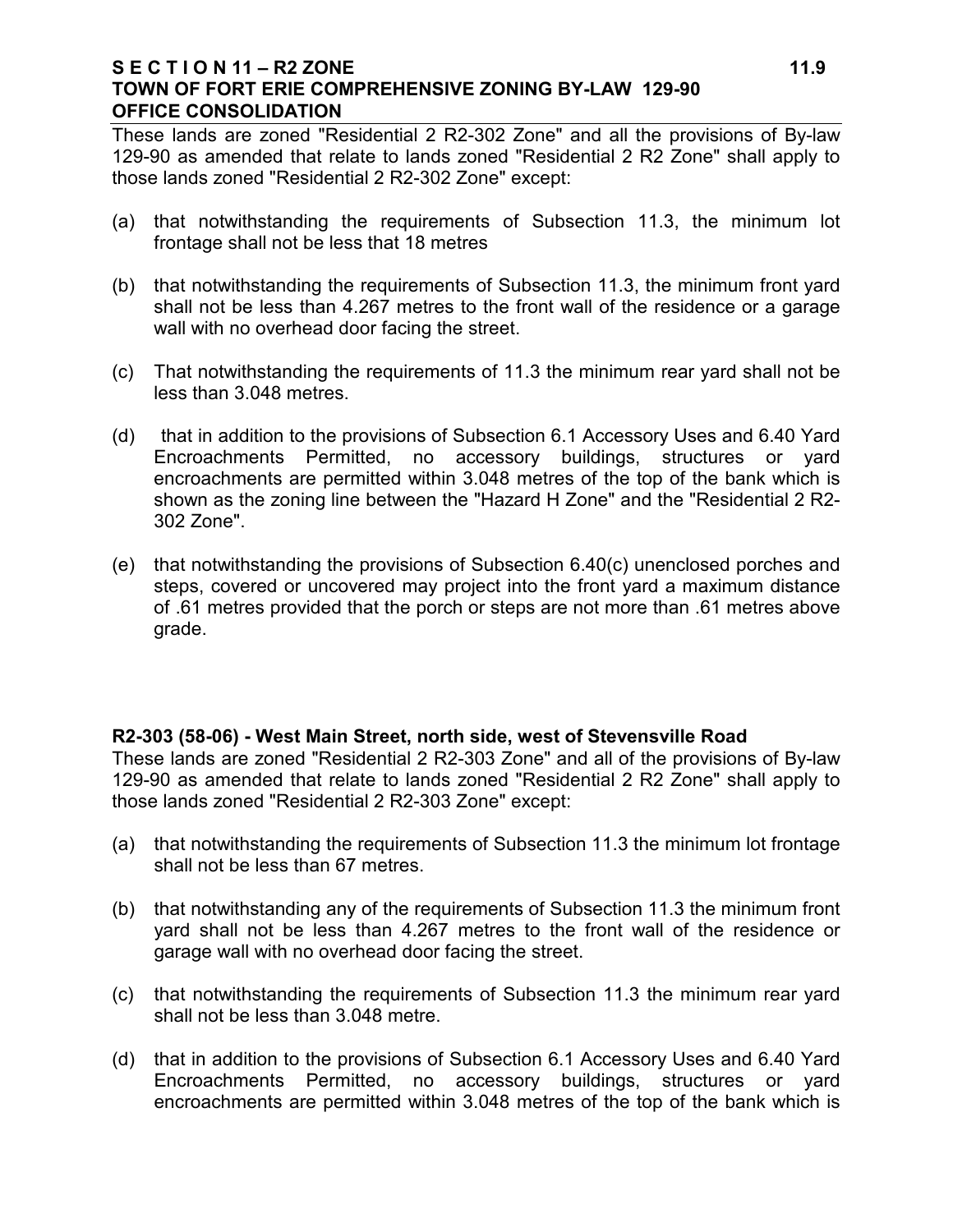### **S E C T I O N 11 – R2 ZONE 11.10 TOWN OF FORT ERIE COMPREHENSIVE ZONING BY-LAW 129-90 OFFICE CONSOLIDATION**

shown as the zoning line between the "Hazard H Zone" and the "Residential 2 R2- 303 Zone".

(e) that notwithstanding the provisions of Subsection 6.40(c) unenclosed porches and steps, covered or uncovered may project into the front yard a maximum distance of .61 metres provided that the porch or steps are not more than .61 metres above grade.

# **R2-315(H) (90-2003) Promenade Way, east side, west of Ridgeway Road**

These lands are zoned Residential 2 Holding R2(H)-315 and all of the provisions of Bylaw 129-90 as amended that relate to lands zoned Residential 2 R2 Zone by this by-law shall apply to those lands zoned Residential 2 Holding R2(H)-315 Zone on Schedule A. Once the Holding has been removed, after the owner has entered into a development agreement to the satisfaction of the Town and the Niagara Peninsula Conservation Authority, these lands shall comply with all of the provisions of By-law 129-90 as amended that relate to lands zoned Residential 2 R2 Zone except:

(a) that notwithstanding the requirements of Subsection 11.3 - Regulations, the following regulations shall apply to the single detached dwellings:

| • Minimum Lot Frontage | 6m          |  |
|------------------------|-------------|--|
| • Minimum Lot Area     | 348.00 sq.m |  |
| • Maximum Lot Coverage | 40%         |  |
| • Minimum Front Yard   | 4.6 m       |  |
|                        |             |  |

- Minimum Interior Side Yard
- (i) zero lot line on one side with 3m on the opposite side or

(ii) 1.2m on each side abutting an interior lot line

• Minimum Interior Side Yard for Detached Garages Nil

|                | • Minimum Exterior Side Yard                  | 4.6 <sub>m</sub> |
|----------------|-----------------------------------------------|------------------|
| $\bullet$      | Minimum Rear Yard                             | 7.5 m            |
| $\bullet$      | Minimum Floor Area                            |                  |
| $\sim 100$     | 1 storey dwelling                             | 60.00 sq. m      |
| $\blacksquare$ | $1\frac{1}{2}$ storey or split level dwelling | 75.00 sq. m      |
|                | 2 or $2\frac{1}{2}$ storey dwelling           | 80.00 sq. m      |
|                |                                               |                  |

• Maximum Height 9m measured from the average grade level to the midpoint between the eaves and the ridge, but in no case shall the ultimate height measured from average grade level to the peak of the highest roof be greater than 12m.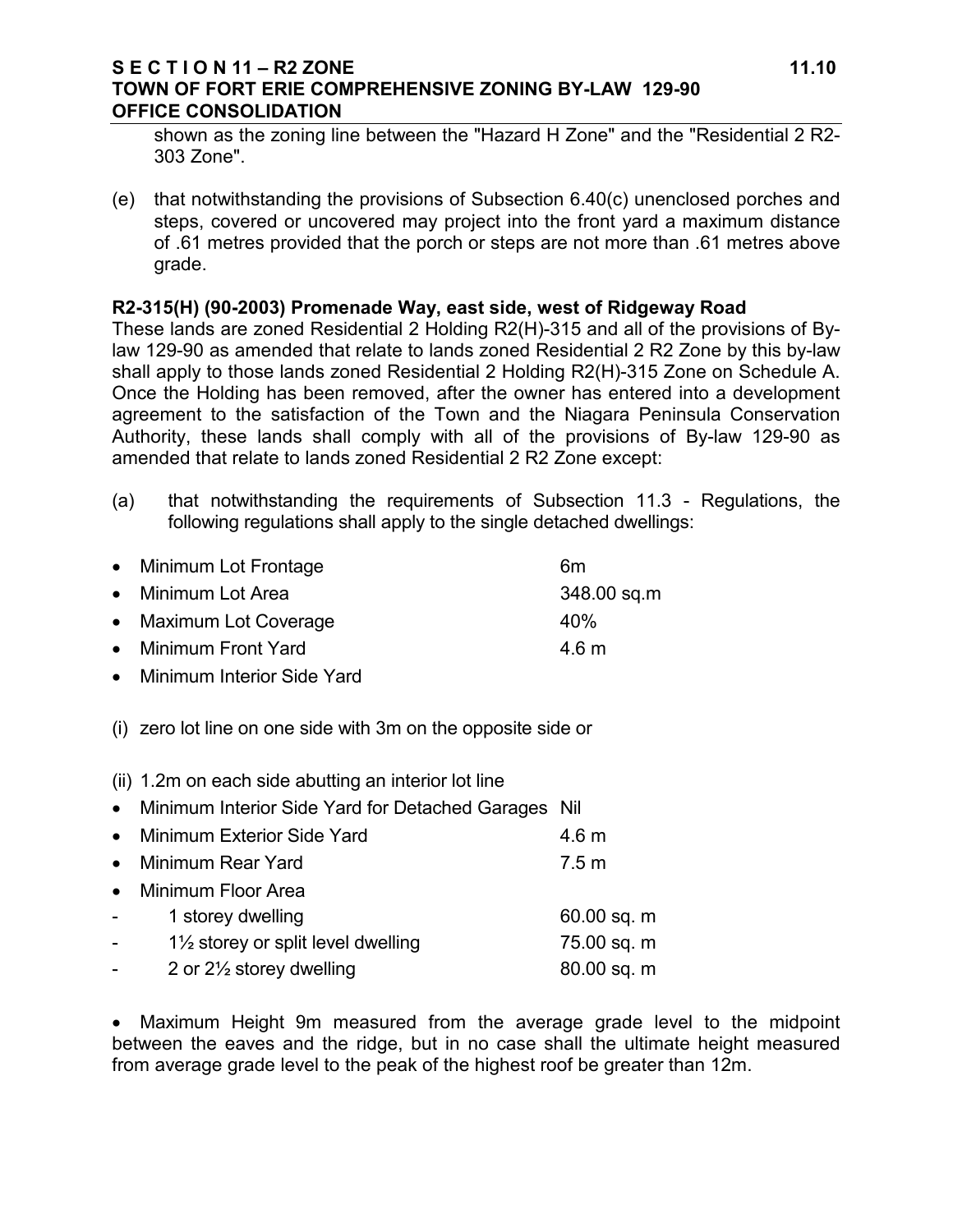# **S E C T I O N 11 – R2 ZONE 11.11 TOWN OF FORT ERIE COMPREHENSIVE ZONING BY-LAW 129-90 OFFICE CONSOLIDATION**

| • Minimum Distance between Detached Garages    | 6.1 m            |
|------------------------------------------------|------------------|
| • Minimum Rear Yard for Detached Garages       | 1.5 <sub>m</sub> |
| • Maximum Building Height for Detached Garages | 5.0 <sub>m</sub> |

- Minimum Exterior Side Yard for Detached Garages 4.6 m
- (a) that notwithstanding the requirements of Subsection 6.40 (c), unenclosed porches, balconies, steps and patios covered or uncovered, may project into any front yard or rear yard a maximum distance of 1.5 metres provided that in the case of porches, steps or patios, such uses are not more than 1.3 metres above ground. Uncovered decks or patios may project into any rear yard provided they are not more than 0.6 metres above grade.

# **R2-318 (222-03) Disher Street, North Side, east of Park Street**

These lands are zoned Residential 2 R2-318 and all of the provisions of By-law 129-90 as amended that relate to lands zoned Residential 2 R2 Zone by this by-law shall apply to those lands zoned Residential 2 R2-318 Zone on Schedule A, except that notwithstanding the requirements of Subsection 11.3 – Minimum Lot Area, the minimum lot area shall not be less than 464 square metres.

# **R2-323 (89-04) Village Creek Estates, West Main Street**

The lands are zoned Residential 2 R2-323 and all the provisions of By-law 129-90 as amended that relate to lands zoned Residential 2 R2 Zone by this by-law shall apply to those lands zoned Residential 2 R2-323 on the attached Schedule A except that their minimum rear yard setback for a dwelling shall be 30 metres.

# **R2-349 (56-06) – DELETED (SEE BY-LAW 127-06)**

# **R2-358 (127-06) Crystal Ridge Landing, Northeast corner of Thunder Bay Road and Ridge Road South**

These lands are zoned Residential 2 R2-358 Zone, and all of the provisions of By-law No. 129-90 as amended that relate to lands zoned Residential 2 R2 Zone by this by-law shall apply to those lands zoned Residential 2 R2-358 Zone on the attached Schedule A and subject to the following special provision:

- a) All dwelling units shall have attached garages
- b) The minimum front yard setback shall be 4 metres to the dwelling unit and 6 metres to the garage.

# **R2-360(H) (130-06) W/S OF SPEARS ROAD AND NORTH OF GARRISON ROAD**

These lands are zoned Residential 2 Holding R2-360 (H) Zone, and all of the provisions of By-law 129-90 as amended that relate to lands zoned Residential 2 R2 Zone by this by-law shall apply to those lands zoned Residential 2 Holding R2-360 (H) Zone on the attached Schedule A and subject to the following special provision: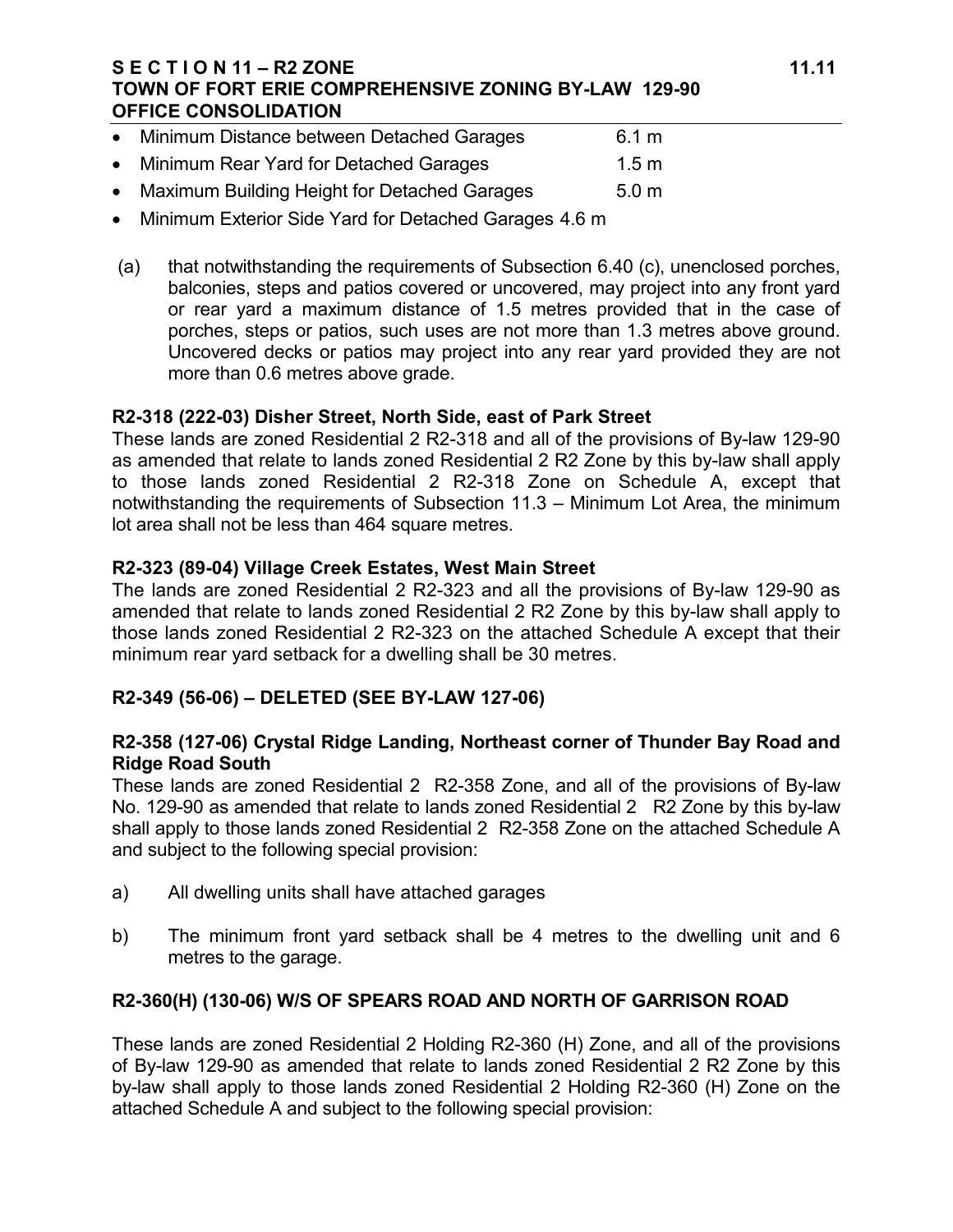# **S E C T I O N 11 – R2 ZONE 11.12 TOWN OF FORT ERIE COMPREHENSIVE ZONING BY-LAW 129-90 OFFICE CONSOLIDATION**

a) An interim stormwater management facility shall also be permitted

# **R2-388 (55-08) 385 Ridgeway Road (RELOCATED TO CMU2-388)**

### **R2-391 (121-08) High Pointe, north end of Green Acres Drive**

These lands are zoned Residential 2 R2 R2-391 Zone, and all of the provisions of By-law 129-90 as amended that relate to lands zoned Residential 2 R2 Zone by this by-law shall apply to those lands zoned Residential 2 R2 R2-391 Zone on the attached Schedule A subject to the following special provisions:

- a) A maximum lot coverage of 45%.
- b) A minimum front yard setback of 6 metres.
- c) A minimum interior side yard setback of 1.0 metres for 1 storey, 1.2 metres for over 1 storey and all units to have attached garages.

# **R2-426 (11-10) South of Elizabeth Road, East of Schooley Road and West of Elmwood Avenue**

These lands are zoned Residential 2 R2-426 Zone, and all of the provisions of By-law No. 129-90 as amended that relate to lands zoned Residential 2 R2 Zone by this by-law shall apply to those lands zoned Residential 2 R2- 426 Zone on Schedule A subject to the following special provisions:

- a) Minimum lot area shall not be less than 370 square metres;
- b) Minimum lot frontage shall not be less than 14.7 metres;
- c) Minimum front yard setback shall not be less than 4.5 metres to the dwelling and 6.0 metres to the garage;
- d) Minimum rear yard setback shall not be less than 7.5 metres; and
- e) Maximum lot coverage not be more than 45%;

# **R2-467 (25-12) Northeast Corner Of Thunder Bay Road and Prospect Point Road and West of Maple Leaf Avenue (Ridgeway Shores Phase 2)**

These lands are zoned Residential 2 R2-467 Zone, and all of the provisions of By-law No. 129-90 as amended that relate to lands zoned Residential 2 (R2) Zone by this bylaw shall apply to those lands zoned Residential 2 Holding R2-467 Zone on Schedule A subject to the following special provisions: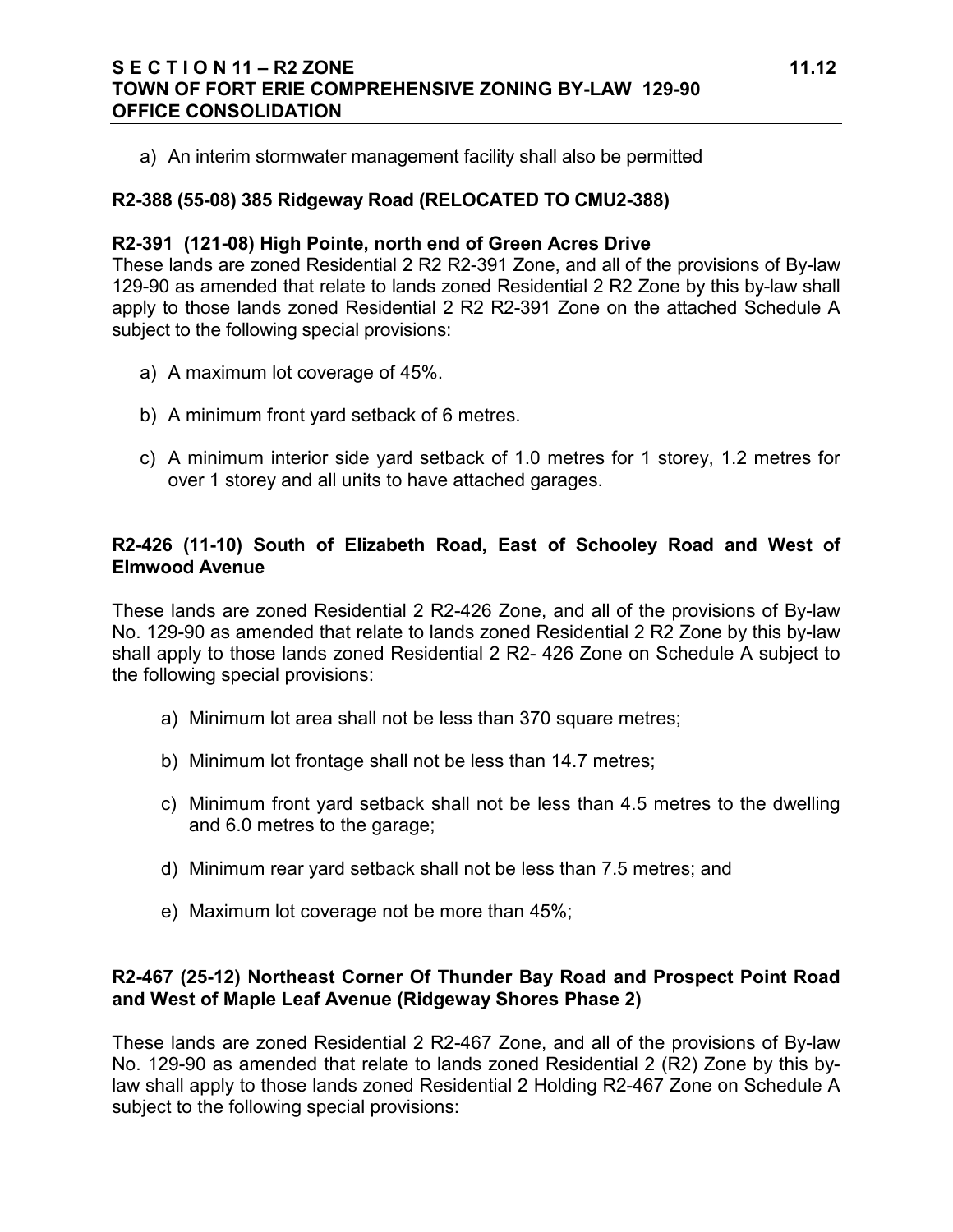# **S E C T I O N 11 – R2 ZONE 11.13 TOWN OF FORT ERIE COMPREHENSIVE ZONING BY-LAW 129-90 OFFICE CONSOLIDATION**

- a) Notwithstanding the Zone Regulations in Section 11.3, single detached dwellings shall be subject to the following special provisions:
	- i) Minimum lot frontage 13 metres except 17 metres for corner lots.
	- ii) Minimum lot area 400 square metres.
	- iii) Minimum front yard –4 metres to the front face of the dwelling unit and 6 metres to the garage.
	- iv) Minimum interior side yard 1.2 metres except 3 metres on one side of an interior lot where no attached garage or carport is provided.
	- v) Maximum lot coverage 45%.

# **R2-525(H) (72-2015) Spears Garden Subdivision**

These lands are zoned "Residential 2 Holding (R2-525H) Zone", and all of the provisions of By-law No. 129-90 as amended that relate to lands zoned "Residential 2 (R2) Zone" by this by-law shall apply to those lands zoned "Residential 2 Holding (R2-525H) Zone" on the attached Appendix "1" and shall be subject to the following special provisions:

- a) Notwithstanding the Zone Regulations for Dwellings in Section 11.3, single detached dwellings shall be subject to the following special provisions:
	- i) Minimum lot area 460 square metres
	- ii) Maximum lot coverage 50%
	- $iii)$  Minimum front yard  $-6$  metres to the front of the garage and 4.5 metres to the front face of the dwelling unit
	- iv) Minimum interior side yard 1.2 metres for anything above a one-storey dwelling
	- v) Minimum rear yard 7.5 metres
	- vi) Maximum building height 10.5 metres

# **R2-531 (87-2015) 114 Idylewylde Street**

These lands are zoned "Residential 2 (R2-530) Zone", and all of the provisions of By-law No. 129-90 as amended that relate to lands zoned "Residential 2 (R2) Zone" by this bylaw shall apply to those lands zoned "Residential 2 (R2-531) Zone" on the attached Appendix "1" and shall be subject to the following special provisions: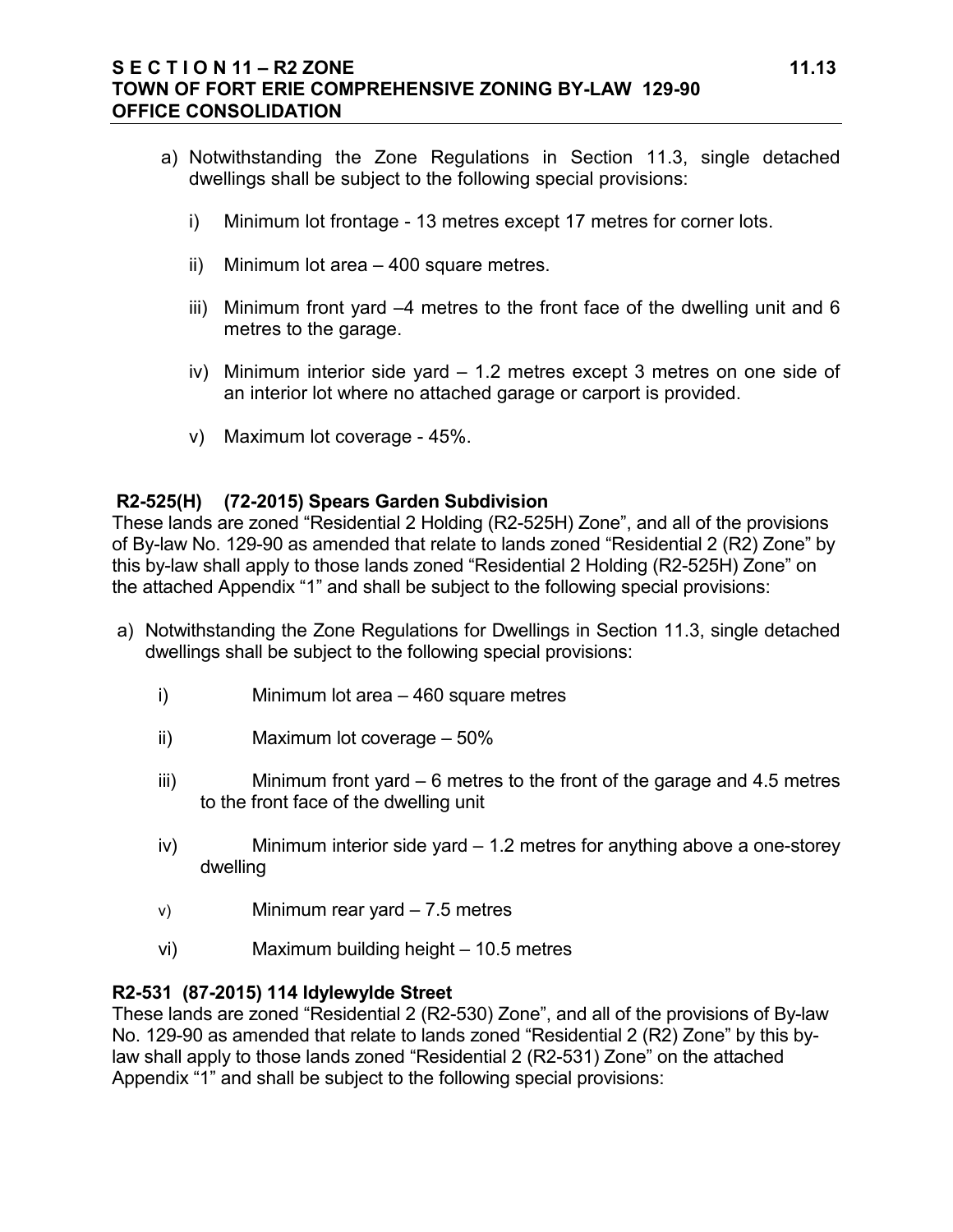### **S E C T I O N 11 – R2 ZONE 11.14 TOWN OF FORT ERIE COMPREHENSIVE ZONING BY-LAW 129-90 OFFICE CONSOLIDATION**

- a) Notwithstanding the Zone Regulations for Dwellings in Section 11.3, single detached dwellings shall be subject to the following special provisions:
	- i) Minimum lot area 478 square metres

ii) Minimum interior side yard – 1.0 metres for anything above a one-storey dwelling

# **R2-552 (552-2016) Village Creek Phase 3**

These lands are zoned "Residential 2 Holding R2-552 Zone", and all of the provisions of By-law No. 129-90 as amended that relate to lands zoned "Residential 2 (R2) Zone" by this by-law shall apply to those lands zoned "Residential 2 Holding R2-552 Zone" on the attached Appendix "1" and shall be subject to the following provisions:

- a) Notwithstanding the zone Regulations for Dwellings in Section 11.3, single detached dwellings shall be subject to the following provisions:
- i) Maximum lot coverage 50%
- ii) Minimum front yard –4.5 metres to the front face of the dwelling unit and 6 metres to the front face of the garage
- iii) Minimum rear yard  $-7.5$  metres"

# **R2-553 (553-2016) Village Creek Phase 3**

These lands are zoned "Residential 2 R2-553Zone", and all of the provisions of By-law No. 129-90 as amended that relate to lands zoned "Residential 2 (R2) Zone" by this bylaw shall apply to those lands zoned "Residential 2 R2-553 Zone" on the attached Appendix "1" and shall be subject to the following provisions:

- a) Notwithstanding the zone Regulations for Dwellings in Section 11.3, single detached dwellings shall be subject to the following provisions:
- i) Maximum lot coverage 50%
- ii) Minimum front yard –4.5 metres to the front face of the dwelling unit and 6 metres to the front face of the garage
- iii) Minimum interior side yard 1.0 metres
- iv) Minimum rear yard 7.5 metres
- v) Maximum height of a building 2.5 storeys, 10.5 metres"